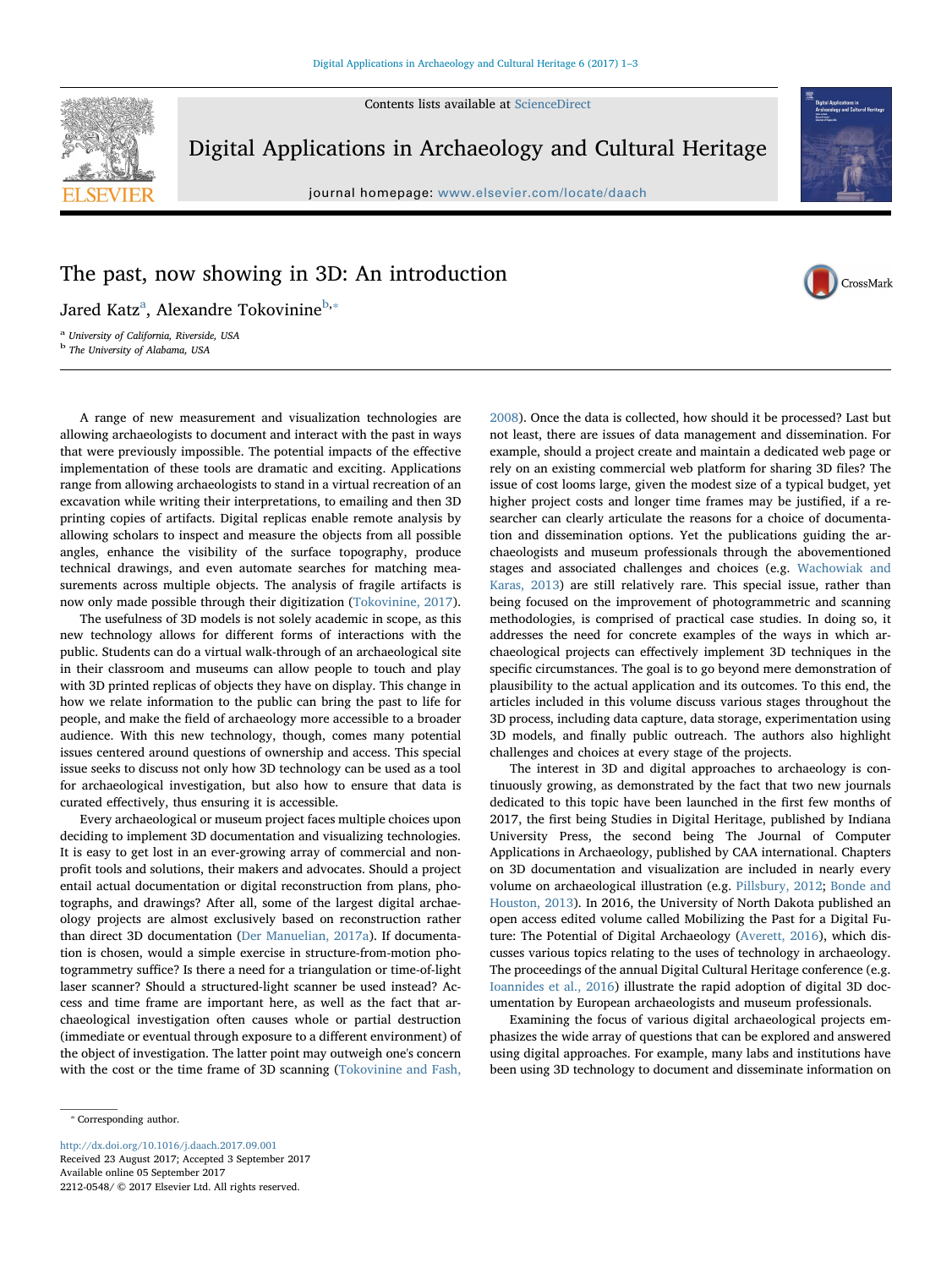smaller artifacts and particular aspects of archaeological sites. The DIVA lab, directed by Heather McKillop and housed at Louisiana State University, 3D-scans artifacts for digital archiving, study, and display as virtual models and 3D-printed replicas [\(McKillop and Sills, 2013\)](#page-2-8). The archaeologists at the Research Laboratories of Archaeology at the University of North Carolina have also been scanning objects in their collection and adding them to Sketchfab online platform, which is useful both for digital preservation, but also allows greater access to the objects ([Davis, 2017](#page-2-9)). Other projects have been 3D scanning and modeling particular architecture at archaeological sites. Alexandre Tokovinine and the Corpus Project of Maya Hieroglyphic Inscriptions have been 3D scanning architecture, stucco facades, monuments, and artifacts in the museum collections and in the field throughout the Maya area, notably at the sites of Copan, Tikal, and Holmul ([Tokovinine, 2013\)](#page-2-10). A larger project of Text Database and Dictionary of Classic Maya at the University of Bonn has also incorporated high-resolution 3D scanning into its documentation workflow [\(Gronemeyer](#page-2-11) [et al., 2015](#page-2-11)).

Other archaeological projects have been modeling larger complexes within the sites or the entire site. The Digital Heritage Lab at Indiana University, headed by Dr. Bernard Frischer, has been generating an intricate model of ancient Rome over the past ten years. This virtual reality experience allows users to walk through the majority of ancient Rome at the height of the Roman Empire [\(Dylla et al., 2010\)](#page-2-12). Maurizio Forte's Lab at Duke University has 3D scanned every phase of their excavations at Çatalhöyük, the lab's ultimate goal is to make the entire excavation process reversible in a simulated environment. Nicola Lercari and his team have also been working at Çatalhöyük, but they have been using virtual reality to recreate ancient households (see Lercari this issue).

3D technologies have also enabled great advancements in the field of experimental archaeology. 3D scans and reconstructions bring to life lost artifacts and even entire buildings. Archaeologists then can test new research hypotheses and even physically interact with the objects, once they have been re-created using additive 3D printing or milling. The Harvard Giza Project's attempt to digitally reconstruct and then fabricate the throne of Queen Hetepheres using a combination of ancient and modern technologies is a great example of this approach, its benefits, and potential pitfalls ([Der Manuelian, 2017b\)](#page-2-13).

Another promising experimental application of 3D data is the analysis of the ancient acoustics and music. Dr. Rupert Till's lab, based out of the University of Huddersfield, has made a free app which allows the user to explore Stonehenge, the Cave of Altamira in Spain, and the Paphos Theatre in Cyprus. Each of these spaces were acoustically modeled, thus allowing users to gain an understanding of how music would have interacted in the different spaces ([Till, 2017\)](#page-2-14). Carlo Fantozzi and his team have 3D modeled an ancient pan flute from Egypt. The flute cannot be played, but using 3D modeling, x-rays of the interior of the flute, and mathematical models based on available measurements they have reproduced the tones the flute would have produced. They have created an interactive 3D exhibit placed next to the artifact allowing museum guests to interact with the digital object ([Avanzini, 2015\)](#page-2-15). Miriam Kolar has been performing acoustic analyses at the site of Chávin, in Peru, in order to understand how sound interacted in the space [\(Kolar, 2013](#page-2-16)). Jared Katz has been working to create a database of 3D scans of ancient Maya musical instruments, and has been modeling and 3D printing playable replicas of the instruments ([Katz, 2016](#page-2-17)). Archaeology tends to be a visually dominated field, but using 3D technologies, it allows scholars to better understand the role of sound in the past.

3D technologies have also created new ways of making information accessible to both other scholars, and to the public. The interactivity of 3D material helps bring the past to life for people. The MayaArch3D Project, co-directed by Heather Richards-Rissetto and Jennifer von Schwerin, has been creating a platform in which Maya archaeological projects that engage in 3D research can post their geo-referenced 3D models associated with archaeological data, thus making them available and accessible to the broader community. The 3D Giza Project is an example of how 3D technologies can be used to make archaeological research more accessible to the public [\(Der Manuelian, 2017a\)](#page-2-1). They have created an interactive website allowing visitors to explore their 3D reconstructions of the Giza pyramids and surrounding area. They have also included the archaeological records on the website, allowing visitors to see the actual data the reconstruction models are based on.

The contributions to the special issue illustrate distinct approaches to generating, storing, sharing, and using 3D models. Three contributions specifically deal with data collection. The article by Tokovinine and Estrada Belli highlights the benefits and challenges of high-resolution 3D scanning using an expensive high-precision  $( \pm 0.08 \text{ mm})$ structured-light system. The authors demonstrate that, contrary to the received wisdom, this type of scanners can be used in difficult field conditions (archaeological tunnels in a tropical rainforest) to record entire sections of ancient buildings. The contribution by Katz, on the other hand, details the more accessible alternative to 3D scanning in the form of structure-from-motion photogrammetry. In addition to a drastically lower cost, the author underscores other benefits of the approach, especially the lack of bulky equipment and relative flexibility with respect to the size and resolution of 3D models, which solely depend on the choice of camera lenses and the number of photographs per object. The article by Hermon et al. advocates for a mixed approach as their field documentation strategy combines data from a total station, a laser scanner, and digital photographs.

The contribution by Lercari illustrates an alternative to 3D documentation where 3D data is effectively constructed from two-dimensional photographs and drawings. The simple geometry of the resultant 3D models makes it possible to add other kinds of data, such as multiple construction phases, alternative archaeological interpretation, and animation, without compromising accessibility. Such models are also much easier to integrate with commercial software and hardware to produce highly interactive simulations across multiple platforms including portable devices. The articles by Hermon et al. and Katz describe an approach that combines capturing 3D data with reconstructing missing sections of buildings and artifacts. Katz's project takes it even one step further by physically replicating hybrid 3D models to study their acoustic properties.

That point takes us to another major component of the contributions to this special issue – the use of 3D data. For Tokovinine and Estrada Belli, the primary goal of the documentation is to address conservation concerns and to enable detailed study and visualization of the buildings outside of the narrow tunnels. In contrast to this rather limited approach, the articles by Katz and Hermon et al. illustrate how 3D data may be used in experimental archaeology in the specific contexts of a prehistoric well complex at the archaeological site of Santa Cristina, located on the Sardinian Island, Italy, and ancient Maya clay flutes and ocarinas. The authors ponder the issues of meaning and function, as well as some properties of the documented objects, which are only available through digital reconstruction or even subsequent physical replication. The 3D models in Lercari's project are even more interactive and add the dimensions of time and alternative interpretations. Lercari's reconstructions of Çatalhöyük buildings enable multivocality by exploring how virtual reality can provide different viewpoints of the past depending on race, class, ethnicity and gender. The contribution by Richards-Rissetto and von Schwerin also addresses broader epistemic issues of using 3D records and reconstructions. Finally, the Maker Bus project discussed in the article by Compton et al. intends to put the actual technology used to make these digital heritage models in the hands of students and community members. The bus is equipped with 3D scanners, drones, printers, and virtual reality headsets in order to explore how such technology is important to the humanities and social sciences.

The last theme of the 3D documentation in this special issue is the challenge of long-term data curation and accessibility. This is probably